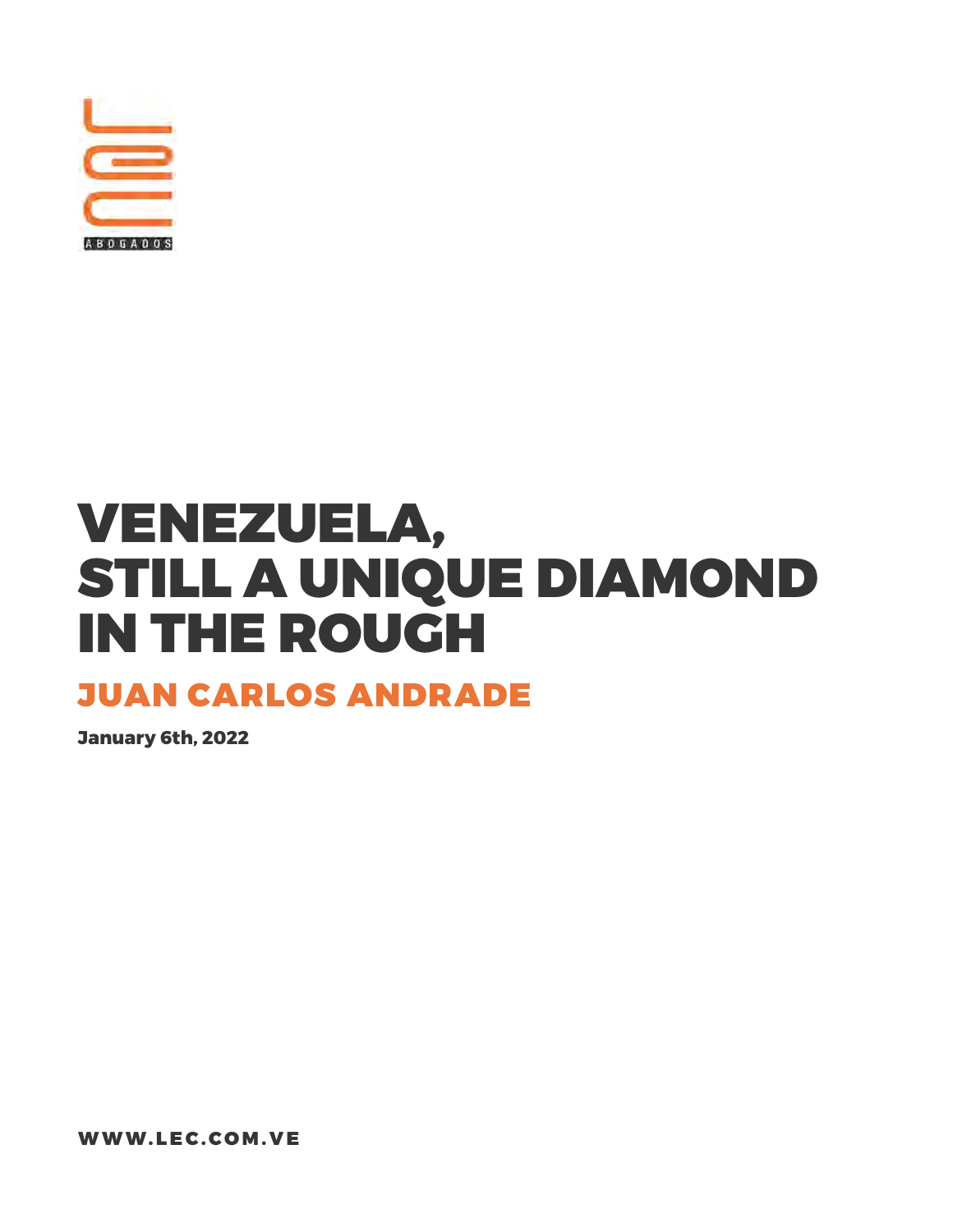

Venezuela is the country with the largest oil reserves in the world. It has up to 309,000 million barrels of oil'. Also, according to the latest British Petroleum (BP) Statistical Review of World Energy<sup>2</sup>, with fourteen countries making up 93.5% of the world's oil reserves, Venezuela continues to lead. Between 2005 and 2015, Venezuela jumped from fifth place in the world to number one, as almost 200 billion barrels of oil reserves were identified. Venezuela discovered its first oil field in 1914 so, in addition to being the world leader in reserves, it has been in the oil industry for more than 100 years.

It is important to stress that despite international economic sanctions, and a world recession derived from the COVID pandemic, during the last eighteen months (July 2020 to December 2021), Venezuela has managed to increase production from approximately 336 B/d to 930 B/d.3

1 See: https://www.statista.com/statistics/273339/oil-re-

serves-in-opec-countries/#:~:text=Venezuela%20is%20the%20OPEC%20member,of%20some%20303.6%20billion%20barrels.& text=In%20that%20same%20year%2C%20the,109.45%20U.S.%20dollars%20per%20barrel.

2 See: https://www.visualcapitalist.com/ranking-the-countries-with-the-largest-proven-global-oil-reserves-in-the-world/.

3 Mariana Parraga (Reuters) on December 27, 2021, published an article recognizing Venezuela latest efforts to increase crude production "How Venezuela pulled its crude production out of a tailspin".

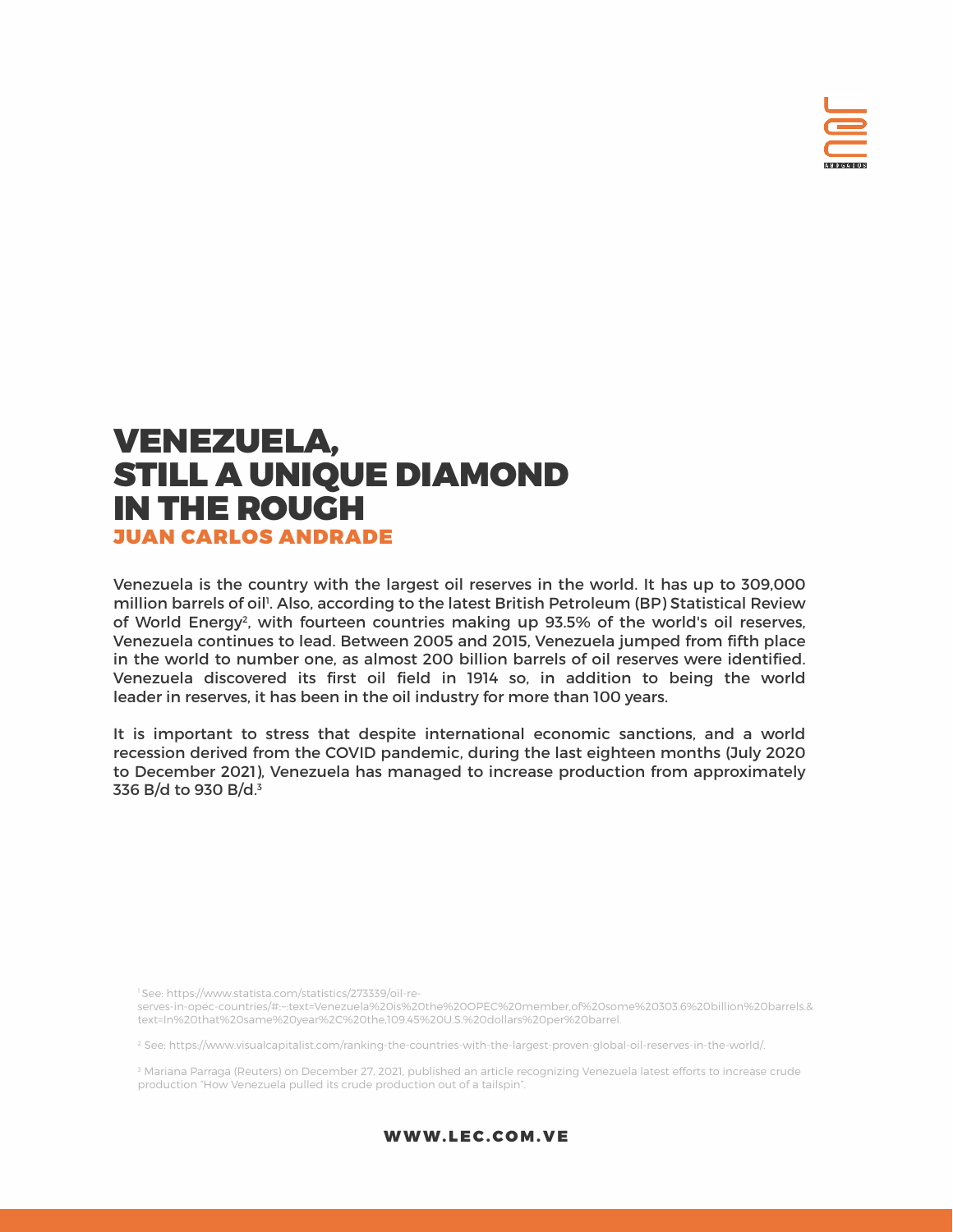

#### VENEZUELA'S OIL PRODUCTION (MBD) VS BRENT CRUDE OIL PRICE (\$/BL)



Even under very complex circumstances, Venezuelan policy makers' measures to increase crude production have varied, but what seems to be a recent trend under Minister Tareck El Aissami's $4$  tenure, is the continued and focused effort to develop "out of the box" solutions ranging from diluents' blending swaps to boosting extra heavy crude production from the Orinoco Belt, or to allowing private entities (through innovative and flexible contractual arrangements) to actively participate in the production of crude. Recently, Venezuela strengthened cooperation ties with Equatorial Guinea in matters of hydrocarbons by signing a confidentiality agreement between the Sectorial Vice President for the Economy, Tareck El Aissami, and the Minister of Mines and Hydrocarbons of the African country, Gabriel Mbaa Obiang<sup>5</sup>.

Leaving aside the obvious advantage of sitting on the largest proven reserves of crude in the world (holding a unique portfolio of extra heavy, medium, and light crudes) $\delta$ , it is also important to highlight some additional advantages/circumstances of the Venezuelan energy sector which might attract foreign and local capitals, as well as some essential challenges that the Venezuela energy industry would be facing.

We do not envisage to undertake a detailed explanation of all of the above-mentioned circumstances; however, we would try to summarize some of which we believe might be

WWW.LEC.COM.VE

<sup>4</sup> Official Gazette No. 6,531 Extraordinary dated April 27, 2020. Mr. Tareck El Aissami was appointed Minister of the Popular Power of Petroleum.

<sup>5</sup> Public statement made on December 22, 2021, by the Ministry of the Popular Power of Petroleum.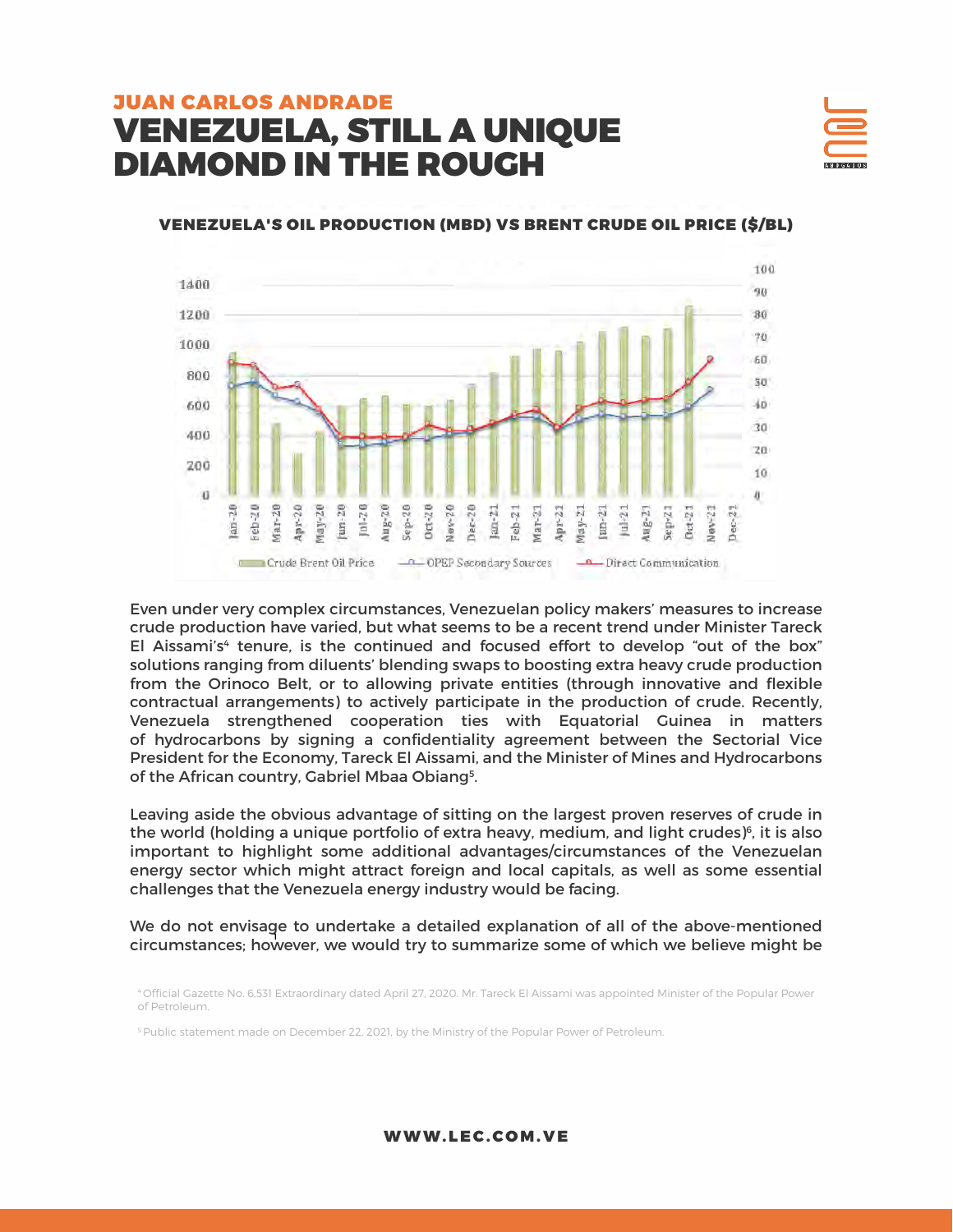

relevant. Below, a brief description of these circumstances/measures, and some of the challenges. We have divided our discussion in two main sections, namely, (1) selective specific advantages (i.e., production cost, existing facilities, qualified personnel, and strategic geographical location); and (2) public policies (e.g., Production Service Contractual Arrangements and Strategic Alliances; Anti-blockade Law and Debt Restructuring; Private Direct Investment; Legislative Agenda).

#### 1. SELECTIVE SPECIFIC ADVANTAGES.

**Production Cost.** Venezuela still has a very attractive production costs which also vary from each production area (e.g., Lake Maracaibo, Orinoco Belt and the State of Monagas Northern Region), and it is known that when world class production areas are forced to shut down operations for crude price reductions, like US shale producers or those in the artic, Venezuela can endure and prosper. Another advantage of also holding heavy asphaltic crudes is enduring in a world that transition away from oil as a transportation fuel. Currently the only replacement for asphalt is cement which is far dirtier and more energy intensive product. Additionally, heavy, and intermediate crudes ar at a premium - especially in the US as its legacy refining infrastructure was designed to process that type of crudes. Similarly, extra heavy crudes are also attractive as a blending crude with lighter crudes to produce medium crudes require to feedstock medium deep conversation refinery.

Understanding the difference in each local region of production would facilitate incorporating tailor made incentives for the exploitation of reserves for each region. For instance, in 2017 the average production cost of the Orinoco Belt was in the range of 7 to 9 US Dollars per barrel of blended Merey16 and from 12 to 15 US Dollars per barrel of upgraded crude oil. Allowing crude operators to combine the production of extra heavy crudes in the Orinoco Belt together with lighter blending crudes from the State of Monagas Northern production Region, would bypass the need of importing or reducing expensive diluents, and could result in an improvement of the production cycle once managed by the State-Owned company. Another option might also be allowing operators of extra heavy crude fields to import their own diluents, to create a potentially more efficient circuit under agreements with allied refineries for the processing of heavy and medium crudes. These business schemes might also be improved by permitting the final disposition of natural crudes in the international markets.

As to some conventional production regions such as Lake Maracaibo, allowing an active and efficient integrated contractual model of private maritime service providers, might also result in obtaining a significant reduction of production costs and a more efficient distribution of crudes to local refineries and export of crudes. These contractual arrangements might also be complemented with environmental remediation funds that would result in certain measures necessary to clean up a vital aquatic environment, such as the unique Lake Maracaibo 7.

7 Only deferred crude production in Lake Maracaibo could potentially reach 250.000 Barrels per day. In 2017 Lake Maracaibo production reached approximately 420.000 Barrels per day.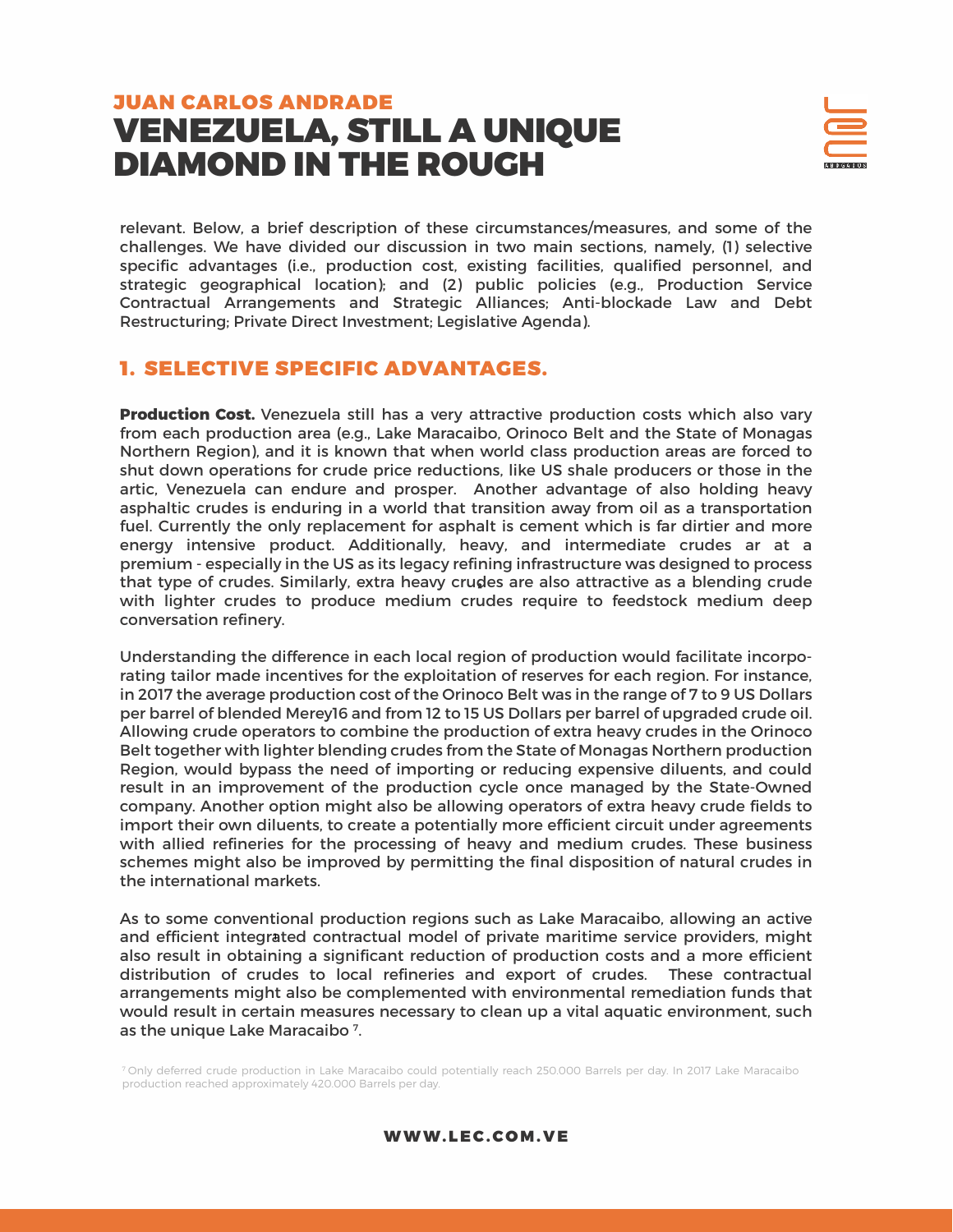

**Existing facilities.** Of course, although some infrastructure would need to be replaced or some would require significant investments to be operative again, Venezuela still possesses a relevant portfolio of oil and gas facilities that might facilitate the recovery of its industry. For example, the Venezuelan Petroleum Chamber<sup>8</sup> ("Cámara Petrolera de Venezuela") reported in several public presentations that by 2019 Venezuela had a refining capacity of 1,553,000 BD combining Bajo Grande, Paraguana, Isla , El Palito, Puerto La Cruz and San Roque. There are 3 petrochemical complexes that have a combined capacity greater than 7,000 MTMA, namely, Petrochemical Jose Antonio Anzoategui (Superoctanos, Supermetano, Metor, Fertinitro), Petrochemical Complex Moron Pequiven (Ammonia, Urea, Ammonium Sulphate, Nitric Acid, Sulfuric Acid, Phosphoric Acid, Superphosphate Triple, Granules, Power Plant and Electricity Distribution, Vapors and others), Petrochemical Complex Ana Maria Campos (Olefines, Vinyl Chloride Segment, MVC Plant, PCV Plant, Gas Segment, Ammonia Plant, Urea Plant, Propilven Plant.

For example, in terms of crude infrastructure, only in the State of Anzoategui, there are approximately 3,063 reservoirs, 9,452 oil wells, 67 oil fields, 1,366 kilometers of oil pipelines, 2,207 kilometers of gas pipelines, 17 water processing plants, 38 processing plants/gas,10 water/steam injection plants, 167 gas compression, 6 tank farms,156 flow stations, 54 energy plants, 11 terminals, 846 transfer capacity ICO (MMPDC), 520 transfer capacity Jose (MMPDC), 216 transfer basic companies (MMPDC) and 525 transfer capacity Northern Anzoategui (MBP).

Additionally, in the State of Zulia, there are approximately 1,494 reservoirs, 27,208 oil wells, 117 oil fields, 3 refineries, 1 petrochemical, 5,588 kilometers of oil pipelines, 2,263 kilometers of gas pipelines, 30 water processing plants, 2 processing plants/gas,36 water/steam njection plants, 1 gas injection plant, 52 gas compressing plants, 15 tank farms, 439 flow stations, 7 energy plants, 4 terminals and 755 transfer capacity CRP (MMPDC).

As per the gas industry, Venezuela has 197,1 Bcf of gas (the 8<sup>th</sup> biggest gas reserves in the World). Venezuela also possesses 5,225 km of built gas-pipelines and approximately 25% more are being constructed<sup>10</sup>; there are 151 gas compression plants and 533 machines, transportation capacity for dry gas totaling 6,683 Bcf per day, and transportation capacity for rich gas totaling 900 Bcf Per day. Venezuela has the capacity to extract 2,950 Bcf per day of LNG.

**Strategic geographical location.** Venezuela is known for having various means of communication and commercialization. Obviously, Venezuela's location at the northernmost point of South America implies many benefits when exporting and importing all sorts of products or goods, not to mention its proximity to American, European, and Asian markets due to its proximity to both the Atlantic and Pacific Oceans, the latter through the Panama Canal.

<sup>8</sup> The Venezuelan Petroleum Chamber is the largest Venezuelan petroleum chamber grouping petroleum service providers, and has currently more than 500 members, ranging from well service providers, EPC companies, drillers, procurement companies.

<sup>9</sup> This refinery is no longer active and inserted in the PDVSA refining circuit.

<sup>10</sup> This register dates to 2016 and is provided, as stated before, by the CPV.

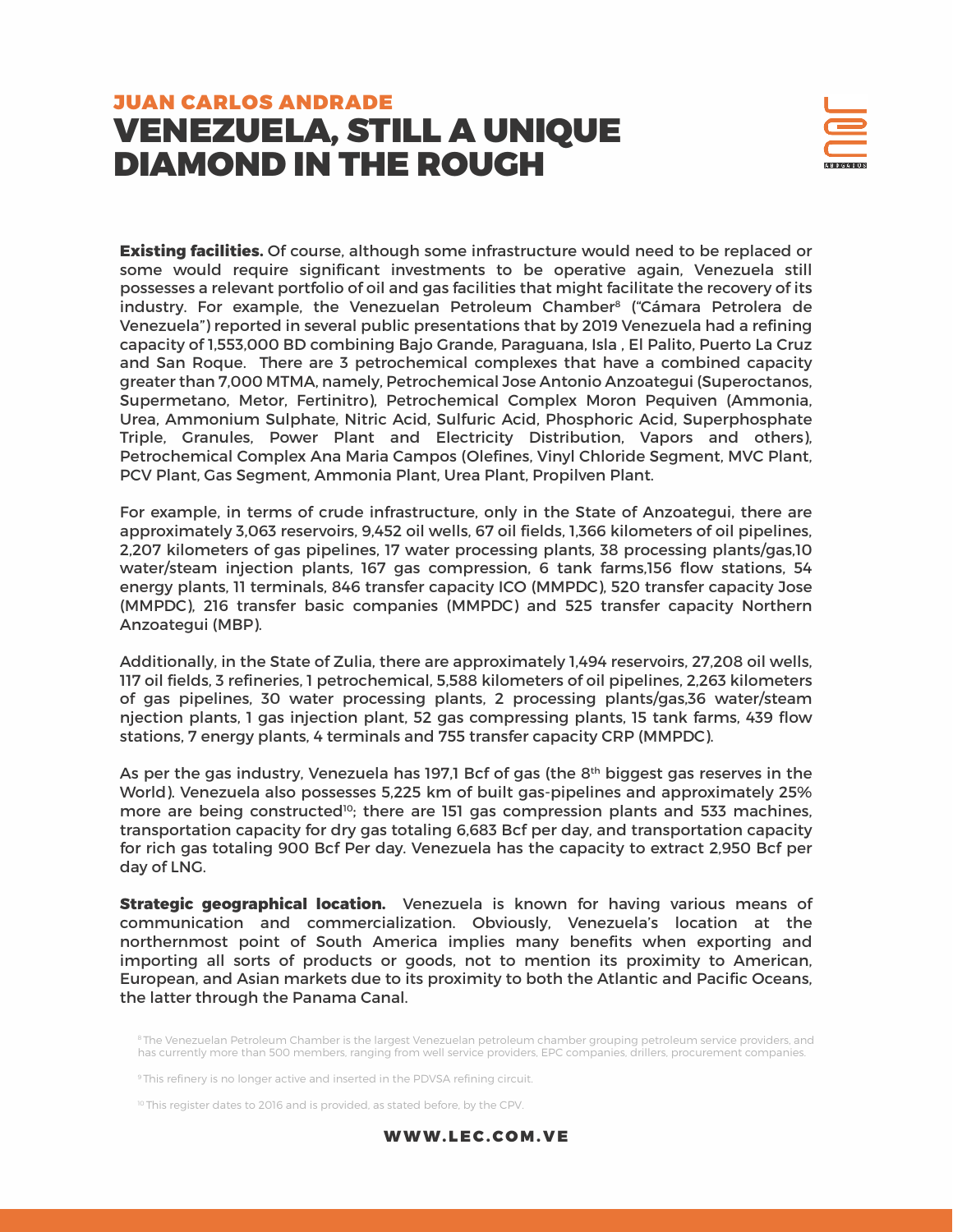

**Qualified personnel.** Despite what occurred in the industry during the last decade, qualified and experienced personnel are available locally to continue recuperating the energy industry, at least during a first phase of investment. We believe that well paid and experienced personnel are vital for the development of the Venezuelan energy industry. Allowing the participation of private operators and permitting private and flexible contracts to recruit talented personnel, would also help future recovery efforts.

#### 2. PUBLIC POLICIES.

**Production Service Contractual Arrangements and Strategic Alliances.** From 2017 to date, a series of contractual arrangements have been created to enhance crude production; these models have been designed to allow private parties to collaborate with PDVSA in the recovery of crude production. There are at least three main contractual schemes that have been set up to incorporate private parties into the E&P sector, namely, 2020/2021 Productive Services Agreement ("PSA"), 2018/2019 Joint Services Agreement ("JSA") and, finally, the 2020/2021 Strategic Alliances ("SA"). Both the PSA and its first version, the JSA, are purely contractual arrangements between private parties (normally a local service provider), and a PDVSA affiliate to carry out certain vital production activities under a private financing and operational scheme. In a nutshell, private parties would have the obligation to finance both the operating and capital expenses under consideration, for a fee that would vary depending on the corresponding model, namely, PSA or JSA. With certain differences, in both cases, the service contractor would have the right to select a designated crude offtaker responsible for managing the disposal of the barrels produced.

So far, one can conclude that the overall performance under the PSA and the JSA varies depending on various factors (e.g., the contractor's real operating experience, access to finance, effective control of produced crude to be disposed internationally and/or a right selection of an efficient and international sound offtaker of the corresponding crudes or products assigned for payment); notwithstanding the above, and from public information obtained, it appears that some positive features and inclusions in the contractual models have been inserted (e.g., an international forum for dispute resolutions, private procurement of key required goods and services, and contractual flexibility to hire required personnel).

The strategic alliances that have emerged to date, consist of an umbrella agreement allowing a contractor or a group of contractors to provide services for a specific purpose, with payment-for-service mechanisms.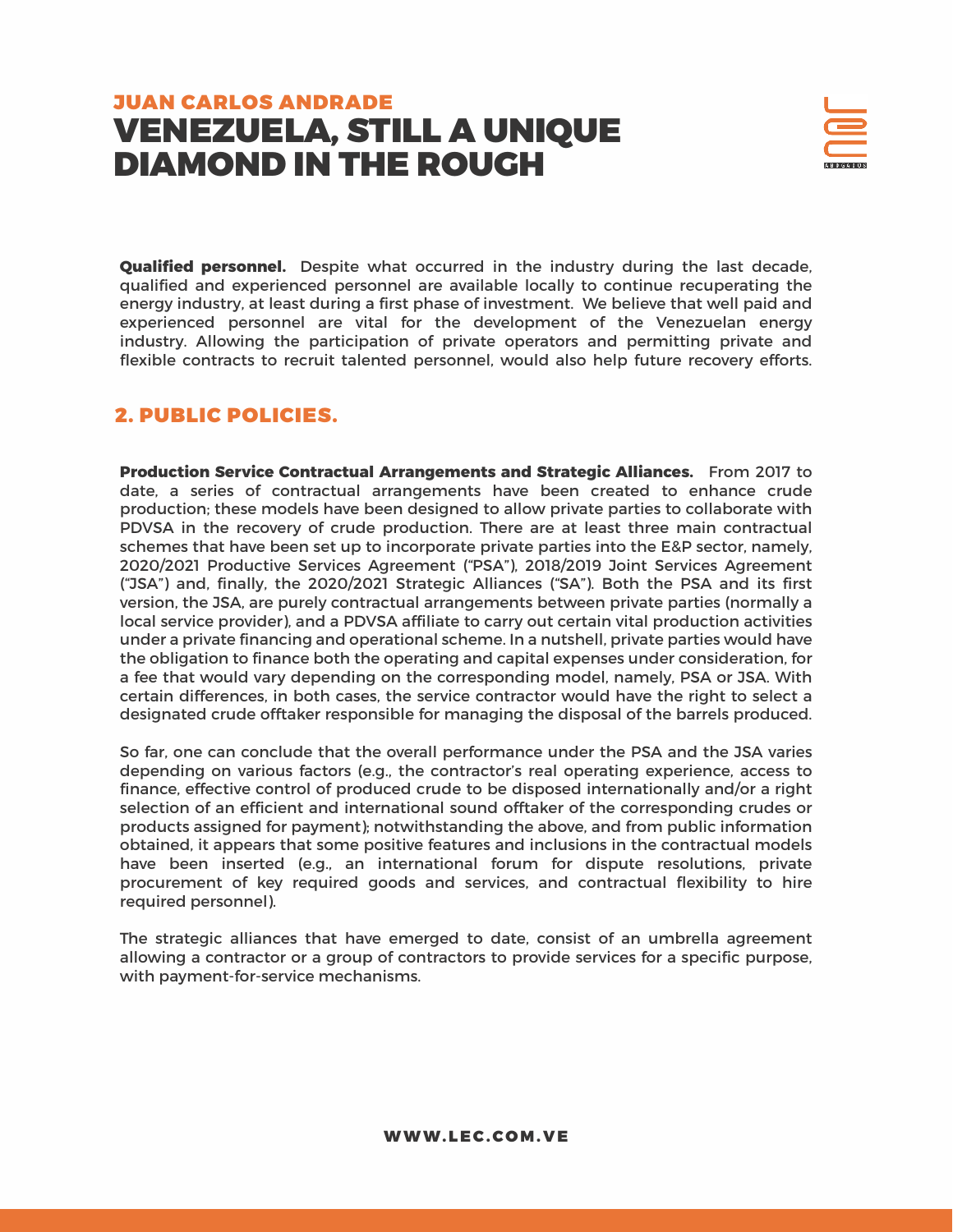

Anti-blockade Law and Debt Restructuring. Because of the economic sanctions<sup>11</sup>, the Anti-Blockade Law<sup>12</sup> ("ABL") was enacted in 2020, following approval by the Constituent Assembly<sup>13</sup>. It grants extraordinary powers to the President to alleviate sanctions and stimulate national and foreign investment in the country, including the participation or purchase of assets that are under the State's administration or management. The Anti-Blockade Law provides that agreements can be entered into by the State and the private sector despite international sanctions, which prevent, among other things, US companies and/or other foreign companies<sup>14</sup> from doing business with the Venezuelan State. Therefore, prescription of bonds, bondholders, debt restructuring offers and any of the categories of debt swaps, could be applicable through the provisions of the Anti-Blockade Law for National Development. A program for debt restructuring would help reignite foreign direct investment into the country<sup>15</sup>.

Recently, as an example of debt for equity swaps, this year, non-US bondholders carried out an exchange of PDVSA and Venezuela bonds with a list price of \$360.9m for PDVSA's 49% stake in the Dominican Republic refinery Refidomsa. According to certain public information circulated by international agencies such as Bloomberg<sup>16</sup> and Reuters<sup>17</sup>, the transaction was focused on PDVSA using its shares in Refidomsa to redeem a minimum section of its bonds that were held by a company in the Dominican Republic. The purchase price for the shares was €74m, equal to \$87.5m, implying 24.2 cents on the Dollar recovery for the bonds.

11 Though under ABL sanctions are deemed to include any unilateral measure imposed by foreign nations to Venezuela, the US Sanction Program has been the one to most affect Venezuela's State economic activities.

<sup>12</sup> Official Gazette No. 6,583 Extraordinary, October 12, 2020.

<sup>13</sup> There are some scholars and politicians that sustain the unconstitutionality of the ABL, namely: Allan Brewer-Carias(See: chrome-extension://efaidnbmnnnibpcajpcglclefindmkaj/viewer.ht-

ml?pdfurl=http%3A%2F%2Fallanbrewercarias.com%2Fwp-content%2Fuploads%2F2020%2F10%2F212.-A.R.-BREWER-CARIAS.- Una-Monstruosidad-juridica.-Ley-Antibloqueo.-4-10-2020.pdf&clen=664762&chunk=true)%20and%20Luis%20Mendoza%20Pot ell%C3%A1%20) and Luis Mendoza Potellá (See: https://www.aporrea.org/energia/a295880.html). Interim National Assembly led by Mr. Guaido also denounced its unconstitutionality (October 20, 2020).

<sup>14</sup> For Instance, non-US companies that subscribe agreements with Venezuela in which obligations are denominated in US dollars.

<sup>15</sup> As stated before, the main set of sanctions that the ABL intends to avoid are the ones imposed by the US Government. That set currently consists of seven Executive Orders and more than 30 General Licenses. (See: https://globalrestructuringreview.com/review/restructuring-review-of-the-americas/2021/article/debt-equity-conversions-in-venezuela).

16 Yapur, N and Fieser, E. Venezuela Debt Swap Breathes Life Into All-But-Dead Bond Market(See: https://www.bnnbloomberg. ca/venezuela-debt-swap-breathes-life-into-all-but-dead-bond-market-1.1655727).

17 See: https://www.reuters.com/business/venezuelas-pdvsa-cedes-stake-dominican-oil-refinery-debt-swap-2021-08-19/.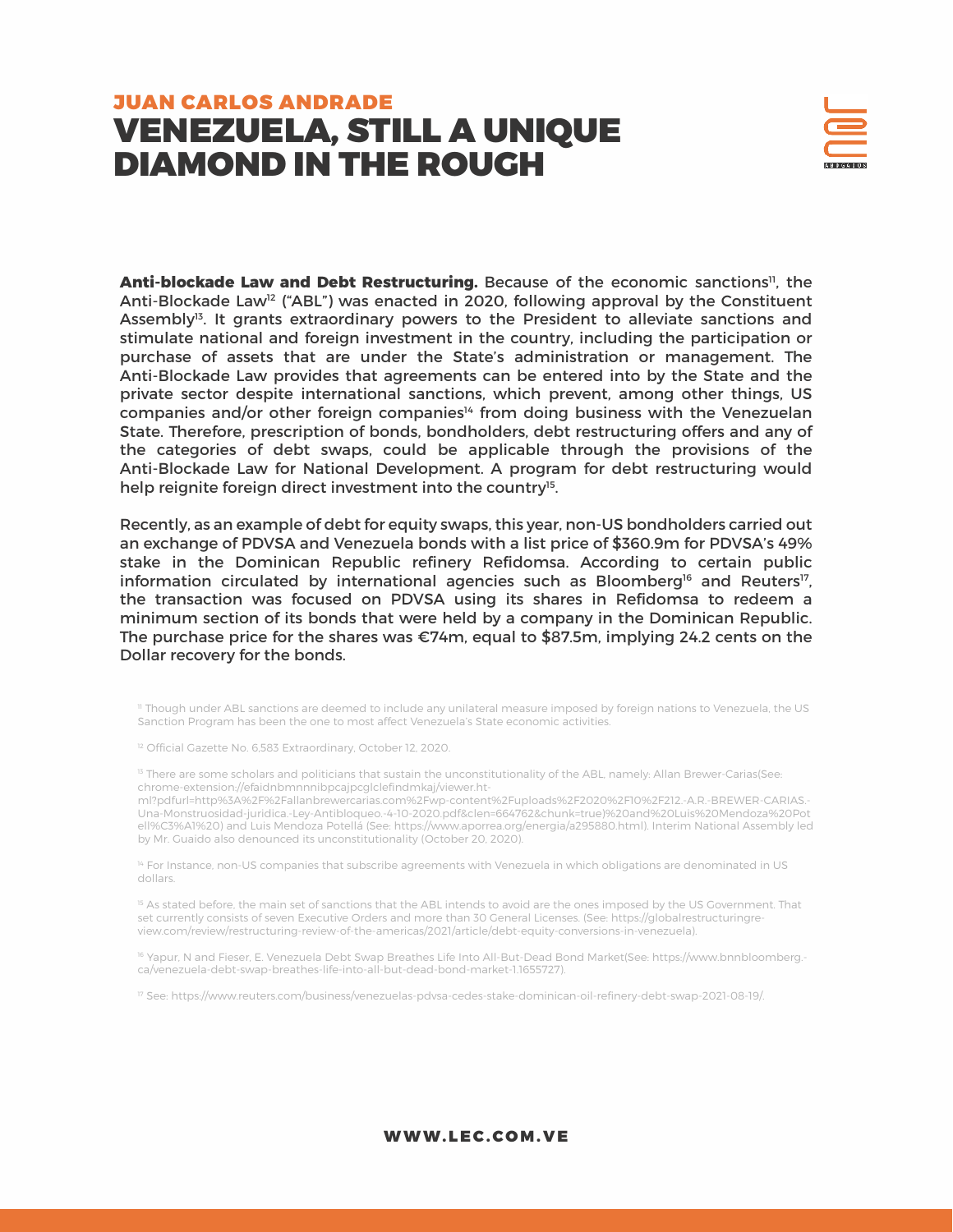

**Private Direct Investment.** The International Center for Productive Investment was created pursuant to the ABL and aims to offer a center for the support of new investment projects and economic growth in Venezuela, under the protection of the ABL. During 2020, senior officials of President Maduro's Administration confirmed that a re-privatization process is being undertaken and that they have been meeting with businessmen from the private sector 18.

According to Bloomberg<sup>19</sup> Venezuela has about \$6 billion worth of foreign assets that could be offered to creditors. With respect to the oil and gas sector, allowing majority ownership of operating mixed companies by the private parties, and then allowing the use of debt instruments or reconciled claims as currency for payment of shares or other forms of participation in the oil and gas sector, might also be a very powerful tool to attract investors.

**Legislative Agenda.** It might also be necessary to modify some key articles from the existing *Hydrocarbons Organic Law<sup>20</sup>* to provide sounder legal grounds to facilitate financing and the injection of fresh capital to foster existing and future energy projects. Various reform projects of the *Hydrocarbons Organic Law* have emerged from several political actors<sup>21</sup>. Despite the differences in scope and ideological inclination, most of these projects coincide in allowing private parties to be in the driver's seat in the areas of exploration and production.

Among the different drafts that arose, their chief aim was to lessen Venezuela State's control on upstream activities by allowing private investors to be majority shareholders on operating mixed companies, and have effective control of the E&P activities, as well as allowing additional contractual schemes similar to the PSA and the JSA. Additionally, some of the proposals also allow private parties to market natural hydrocarbons (currently prohibited under Article 57 of the Hydrocarbons Organic Law). Finally, there is a certain consensus in reducing the government intake which seems to be high vis-a-vis other competing energy provinces.

On May 8, 2009, The Organic Law that Reserves Assets and Services Related to Primary Hydrocarbon Activities to the State<sup>22</sup> came into force. Through this law the government

18 See: http://ciipven.com/.

19 Yapur, N and Fieser, E. Venezuela Debt Swap Breathes Life Into All-But-Dead Bond Market (See: https://www.bnnbloomberg. ca/venezuela-debt-swap-breathes-life-into-all-but-dead-bond-market-1.1655727).

20 Official Gazette No. 38,443 Ordinary, May 24, 2006.

<sup>21</sup> To the best of our knowledge, we believe there have been two publicly recognized drafts of a Hydrocarbons Organic Law modified, to wit: Anteproyecto de Ley Orgánica de Hidrocarburos– November, 2018, promoted by the Center for International Development of Harvard University; and the Anteproyecto de Ley Orgánica de Hidrocarburos– December, 2020, promoted by the Permanent Commission of Hydrocarbons and Mines of the Venezuelan National Assembly.

22 Official Gazette No. 39.173 Ordinary, May 7, 2009.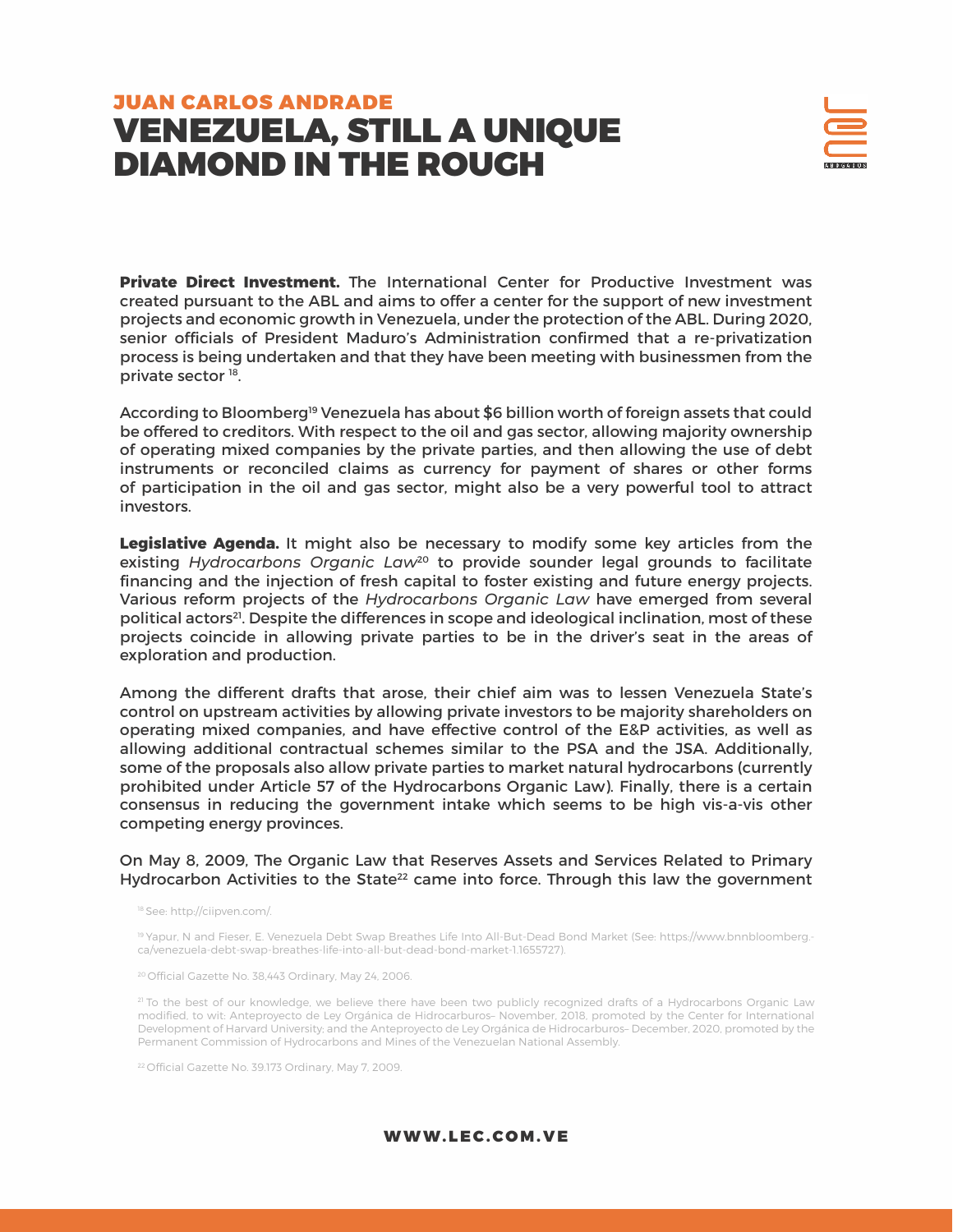

nationalized several services and assets that provided maritime services in Lake Maracaibo<sup>23</sup>. It is our understanding that there are various scenarios and options currently under discussion, to revert the effects of this legislation and, also, specific practical measures have been taken to allow the active participation of private service providers to increase crude production (e.g., as far as we know, PDVSA has signed "strategic alliances'' with at least one counterpart to boost crude production in Maracaibo Lake). In this scenario, we would also applaud the inclusion of provisions that would consider the prevention and the remediation of environmental damages to Lake Maracaibo.

**Legislative Agenda.** (ZEE, by its acronym in Spanish). These are territorial spaces for the attraction of national and foreign productive investments based on economic stimuli (e.g., fiscal, financial and customs), legal certainty and coherent economic policies24. These areas have a special and extraordinary socio-economic regime, designed for the development of economic activities of public, private, mixed, and communal investment<sup>25</sup>. We believe these special zones might also facilitate the development of clusters of crude/gas production areas introducing attractive incentives.

#### FINAL REMARKS.

As Venezuelans, we have a tremendous task ahead to recover and secure future opportunities and challenges that our energy industry will be facing. In our opinion, a combination of public and private collaboration is required. The energy industry is capital intensive and Venezuela has been producing crude and gas for over 100 years, therefore, there are talented people willing to continue to add value to the industry as well as some infrastructure that still is of use.

There are in Venezuela significant assets throughout all the value chain of its energy industry (upstream and downstream) that will facilitate and enhance the recuperation of its industry.

We applaud measures taken to allow the active participation of the private sector (both national and international) on the upstream activities, and would suggest some specific adjustments to the *Hydrocarbons Organic Law.*

<sup>23</sup> We have seen a recent trend of seasoned local maritime service providers that are currently investing resources to be prepared for a larger reactivation of E&P activities in Lake Maracaibo in 2022.

24 See: http://zeeftachira.com.ve.

<sup>25</sup> ZEE are responsible for a high percentage of industrial activity and a much higher percentage of exports in the world. ZEE are highly relevant factors in development of the most dynamic nations on the planet, such as, for example, China, Vietnam, South Korea, just to mention three of the most important.

26 Venezuela has entered into Double Taxation Treaties with the following countries: Austria Barbados, Belarus, Belgium, Brazil, Canada, China, Cuba, Czech Republic, Denmark, France, Germany, Indonesia, Iran, Italy, South Korea, Kuwait, Malaysia, Mexico,